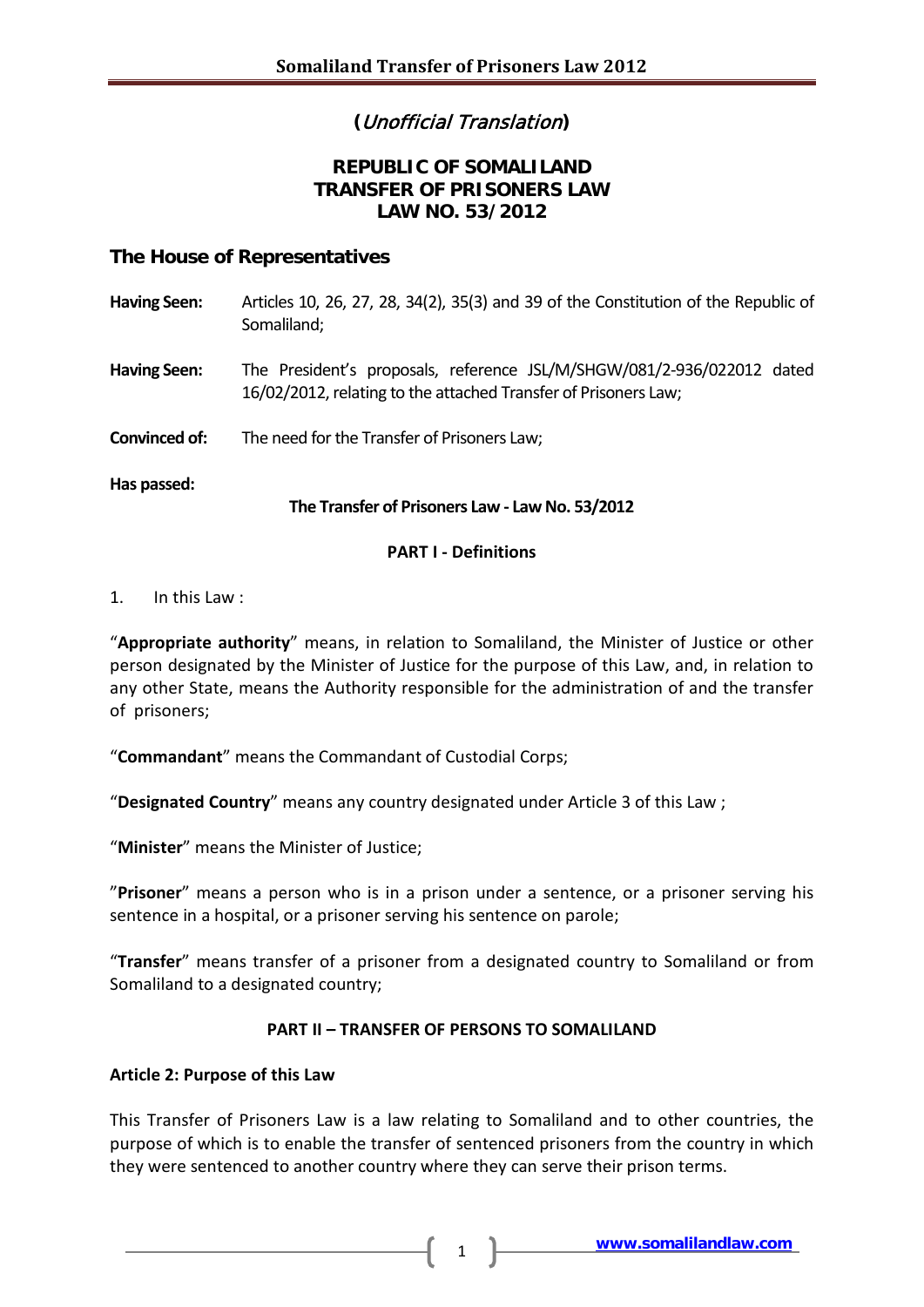### **Article 3: Designated country**

Where an agreement for transfer of prisoners has been made between Somaliland and any other designated country, the Minister of Justice shall by order published in state Official Gazette declare that the provisions of this Law shall apply in relation to that country subject to such conditions, particulars and qualifications as specified in the agreement.

### **Article 4: Request for transfer**

- 1. Where the Minister receives a request from an appropriate authority of a designated country stating that:
	- (a) a prisoner or his representative has applied for a transfer to Somaliland and that country has agreed to such transfer; or
	- (b) that country requests such transfer of the prisoner where, under the relevant international agreement, the prisoner's consent is not required.
- 2. The Minister shall, after consultation with the Attorney General, determine whether or the transfer should be agreed.
- 3. A request made under this Article for the transfer of a prisoner shall be accompanied by the documents and supporting evidence required of the designated country or other authorities in accordance with the international agreement and including a certified copy of the prisoner's judgment or other court orders.

#### **Article 5: Conditions relating to the prisoner's request**

- 1. The Minister may request the following particulars in respect of the prisoner transfer request made in accordance with this Law:
	- (a) the name, gender (male or female), date and place of birth (*and*) if the date of birth is not known, then the approximate age of the prisoner shall be given;
	- (b) the prisoner's address, if any, in Somaliland;
	- (c) the medical report or other information pertaining to the prisoner including a report of the prisoner's treatment in the designated country together with any recommendation for further treatment in Somaliland;
	- (d) the address of the prisoner's last residence;
	- (e) the names and addresses of three persons who can be contacted if the prisoner is not a Somaliland partial<sup>[1](#page-1-0)</sup> and is not someone officially resident<sup>[2](#page-1-1)</sup> in Somaliland;

<span id="page-1-1"></span><span id="page-1-0"></span> $1$  This is wider than someone born in Somaliland and reflects Somaliland citizenship as defined in Law No. 22/2002 (Article 2).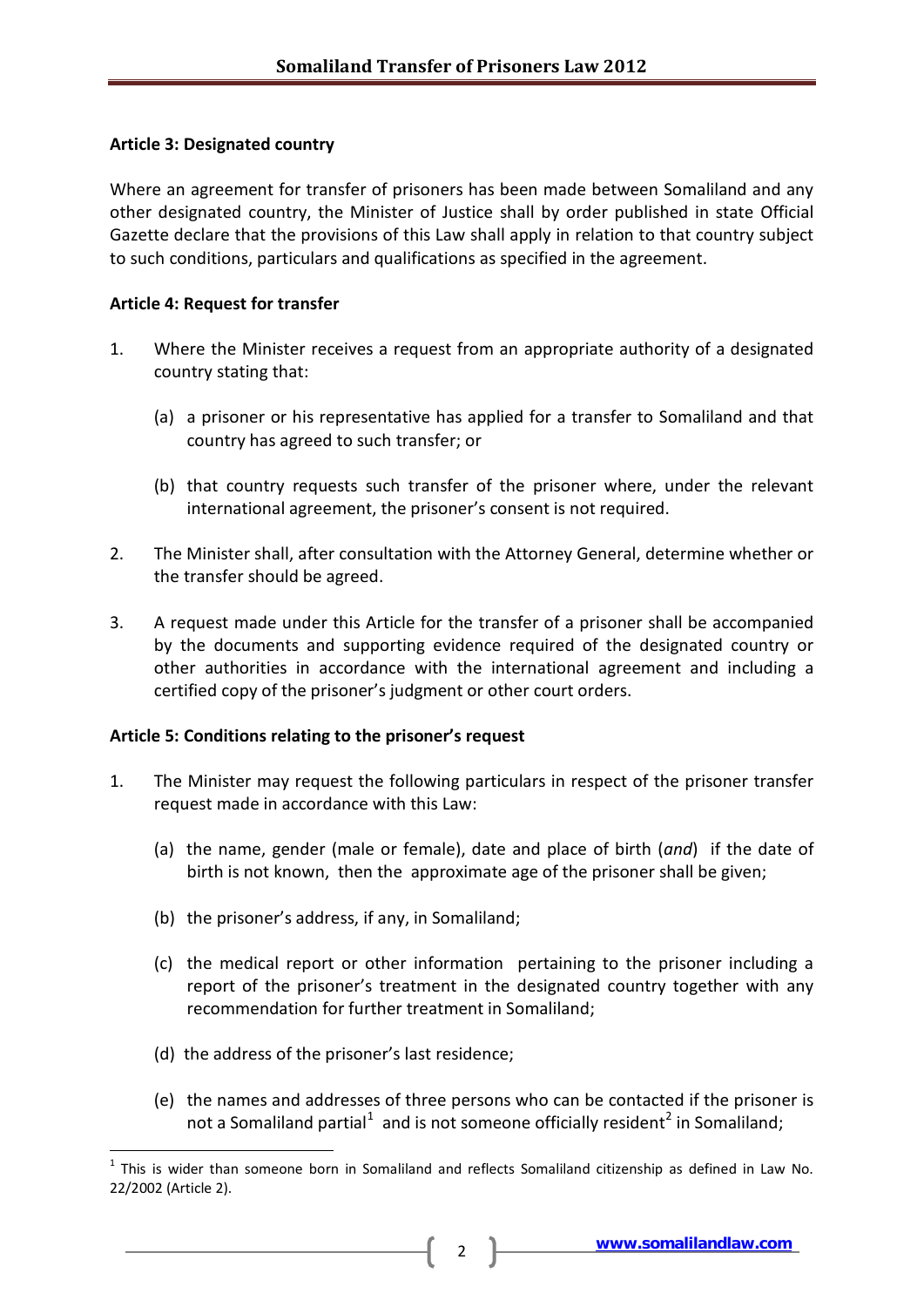(f) any other information which the Minister deems necessary for the transfer of the prisoner.

### **Article 6: Further particulars**

- 1. The Minister may, in relation to any request under Article 4 of this Law, request the designated country to furnish him with further particulars relating to information relating to the following:
	- (a) The reasons for the prisoner's request for transfer to Somaliland or his consent to the transfer.
	- (b) Where the prisoner by reason of his physical and mental condition or age appears to be incapable of making the request, the application has been made by another person authorised to act on behalf of the prisoner.
	- (c) The request was made in accordance with Articles 3, 4, 5, 6, 7, 8, 10, 11 *(Of this Law).*

### **Article 7: Prohibited transfer**

The Minister shall not agree, except in exceptional circumstances, to a transfer of a prisoner in accordance with this Law if the prisoner has less than six months of his sentence remaining to be served.

#### **Article 8: The Minister's decision**

- 1. Where the Minister determines a request for a transfer, he shall:
	- (a) inform the appropriate authority of the relevant designated country of the decision to refuse the request; (*or*)
	- (b) if he agrees to the transfer, issue an order for that purpose.
- 2. A prisoner or the prisoner's representative who is aggrieved by the decision of the Minister may apply for a review of the decision by the competent court<sup>[3](#page-2-0)</sup>.

#### **Article 9: Prisoner transfer order**

<sup>&</sup>lt;sup>2</sup> Permanent residence is defined in Article 11 of the Somaliland Immigration Law (Law No. 72 of 27 November 1995)

<span id="page-2-0"></span> $3$  The competent court, under Article 9(4)(c) of the Somaliland Organisation of the Judiciary Law (Law No. 23/2003), is the Supreme Court which deals with appeals against final administrative decisions. The time limit for such a review is 30 days from the date of the notification of the decision (Article 11(4) of the 1962 Organisation of Judiciary Law – Legislative Decree No. 3 of 12 June 1963). The Supreme Court's decisions are final (Article 14(6) of the 2003 Judiciary Law).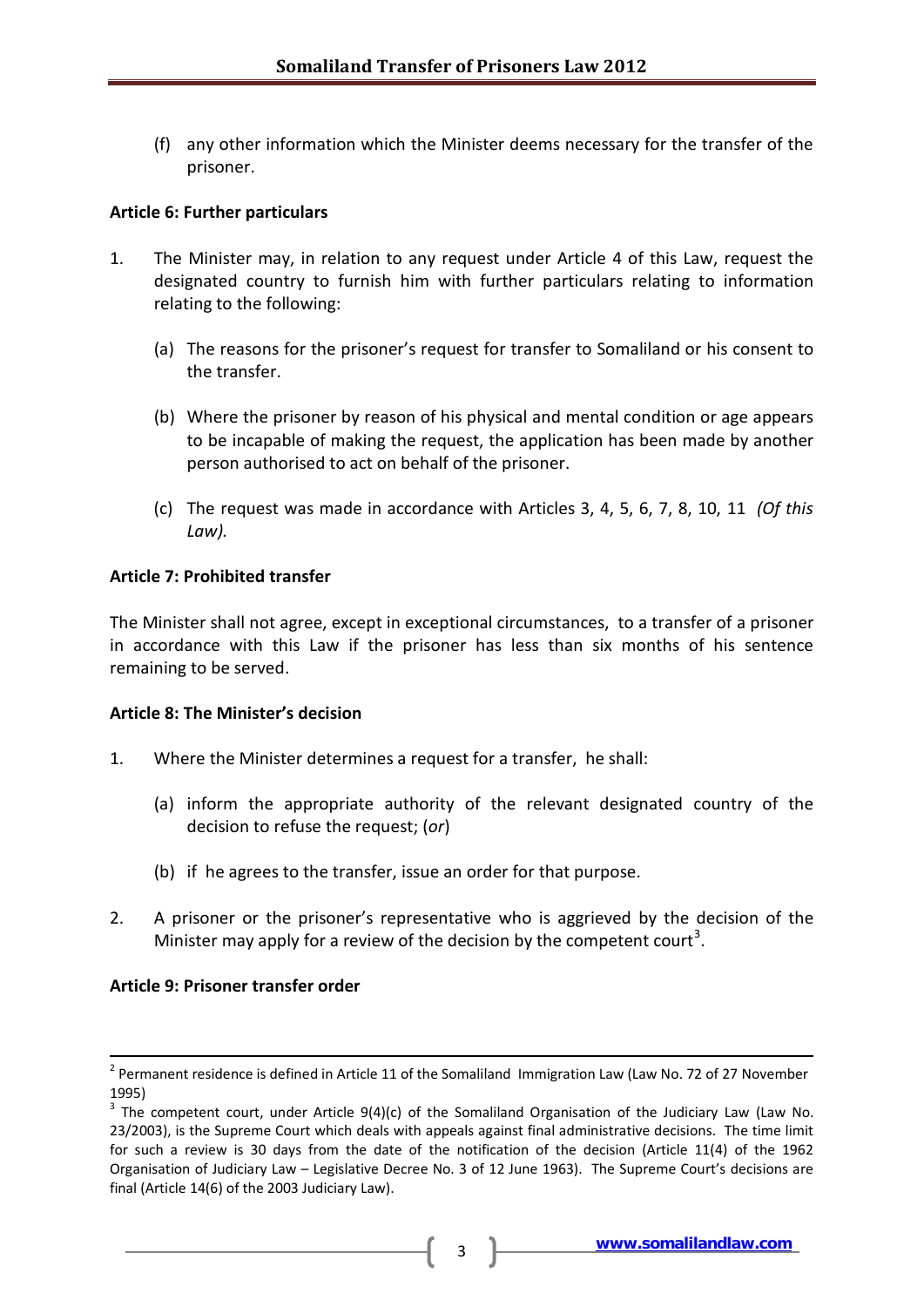- 1. Where the Minister agrees to the transfer of a prisoner, he shall issue an order authorising :
	- (a) the transfer of the prisoner from the designated country to Somaliland;
	- (b) the taking of the prisoner by an authorised officer to such place of detention as may be indicated in the order; and
	- (c) the detention of the prisoner in accordance with such directions as set out in the order, which shall include such specified directions that are appropriate for the transfer procedures and the planned arrangements for the transfer of the prisoner.

### **Article 10: Special circumstances**

- 1. Where a citizen of Somaliland, having been charged with an offence in a designated country, has been:
	- (a) ordered by a court of that country to be detained because the person has been found to be insane or mentally defective or mentally disordered and unfit to stand trial;
	- (b) found guilty of an offence but was insane at the time of the commission of the offence and has been ordered by a court to be detained.
- 2. Such a person set out above (*in the preceding Clause of this Article)* may be transferred to Somaliland at the request of the appropriate authority of that country and with the consent of the Attorney General.

### **Article 11: Written documents**

- 1. Every request for the transfer of a prisoner and every reply thereto shall be made in writing.
- 2. All the matters relating to the transfer of the prisoner shall be undertaken as prescribed.

### **Article 12: Acceptance of the documents**

- 1. The copy of the judgement or of the orders referred to in Article 4 shall:
	- (a) be accepted as conclusive proof of the matters stated therein; (*and)*
	- (b) have effect as if it were a judgment or order of the relevant court of Somaliland which has the competent jurisdiction.

**[www.somalilandlaw.com](http://www.somalilandlaw.com/)** <sup>4</sup>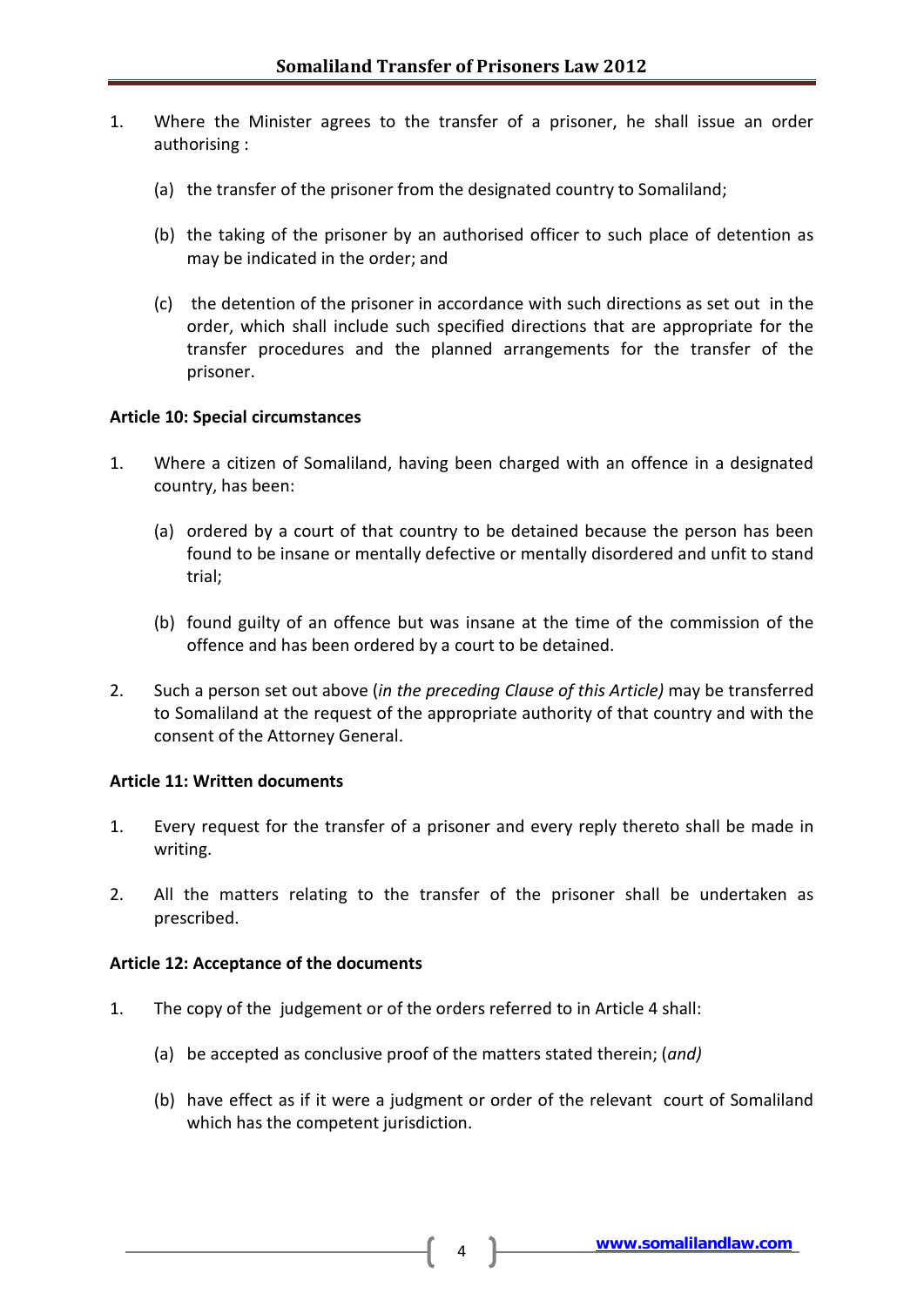- (c) All documents required under this Law shall be accepted as certified if the documents purport to be certified or signed by a judge or by the person in charge of any penal institution in the country in which the prisoner was detained, and shall be accepted as evidence of the matters stated therein unless the contrary is proved.
- 2. A document referred to in this Article shall, when accepted:
	- (a) be treated as though it was certified or signed in relation to a person convicted (*and sentenced*) in Somaliland; and
	- (b) subject to this Law, have effect according to the terms thereof.

### **Article 13: Remission of the sentence of the prisoner**

- 1. A transferred prisoner sentenced to a term of imprisonment shall have the right to be credited:
	- (a) with any time served in the country in which the prisoner was detained prior to the transfer;
	- (b) with any remission of that term to which the prisoner had become entitled at the date of the prisoner's transfer in accordance with the law relating to remission of prison sentences in the designated country;
	- (c) to earn remission of the remaining term of imprisonment as if the prisoner has been sentenced to a term of imprisonment of the same length by a court in Somaliland.
- 2. Any remission of imprisonment in accordance with Clause (1)(b) of this Article shall be liable to forfeiture for a disciplinary offence as if it were a remission earned by a prisoner sentenced by a court in Somaliland.

### **Article 14: The place of detention of the prisoner**

- 1. Subject to the provisions of this Article, a transferred prisoner shall be detained in a prison or such other institution as the Minister may direct for the remaining part of the prisoner's sentence.
- 2. A transferred prisoner, who would, if the prisoner had been convicted in Somaliland, have been by reason of his young age dealt with under the law for juvenile offenders, shall be treated in accordance with the provisions of the Somaliland Juvenile Justice Law<sup>[4](#page-4-0)</sup>.

### **Article 15: Inspecting and checking the status of the transferred prisoner**

<span id="page-4-0"></span> $4$  Law No. 36/2007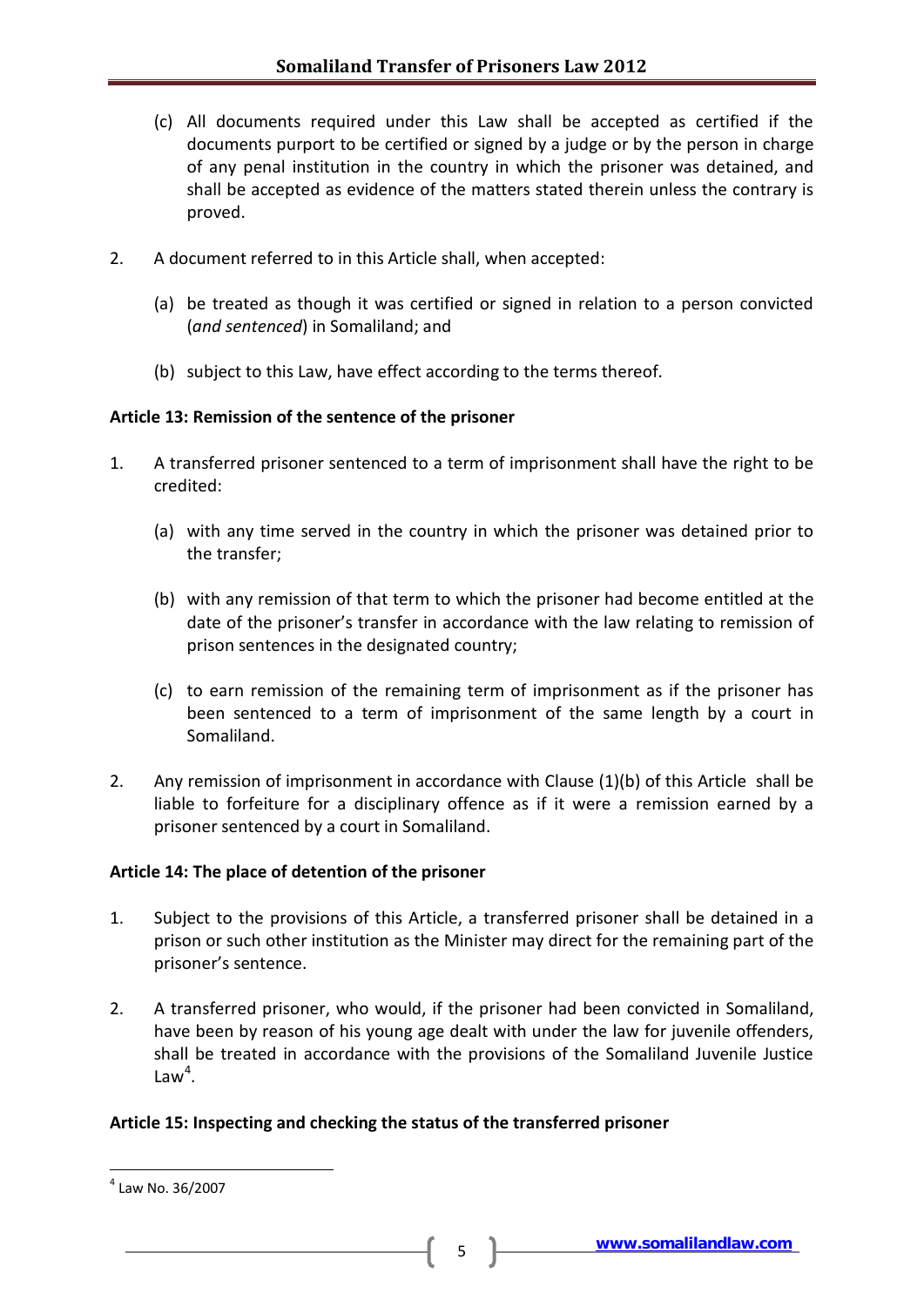- 1. Local, regional or international inspectors shall be allowed to have full access to inspect and check the status of the transferred prisoners in accordance with the provisions of the international agreements<sup>[5](#page-5-0)</sup> on transfer of prisoners such as the right to interview the transferred prisoners without the presence of the country's authorities.
- 2. The Minister, in consultation with the Minister of Foreign Affairs, the Minister of Interior and the Attorney General, shall issue in Regulations the procedures for the conduct of inspections by local, regional or international inspectors.

### **Article 16: Presidential pardon**

- 1. The powers of Pardon of the President referred to in the Constitution $<sup>6</sup>$  $<sup>6</sup>$  $<sup>6</sup>$  of the</sup> Somaliland shall not be interpreted in a different manner under this Law.
- 2. Where the powers of pardon have been exercised (*by the designated country)* in favour of a prisoner who is be transferred *(to Somaliland)* but is still in the designated country, the pardon shall be implemented in a manner consistent with the powers of the President under the Somaliland Constitution.

### **PART III - TRANSFER OF PRISONERS FROM SOMALILAND**

### **Article 17: Notifying the prisoner to be transferred**

- 1. Where an agreement for transfer of prisoners between Somaliland and a designated country has been entered into, the Commandant of the Custodial Corps shall inform prisoners who are citizens of such designated country of the purpose of the agreement.
- 2. A prisoner may apply in writing to the Minister through the Commandant of the Custodial Corps for a transfer to a designated country.
- 3. Notwithstanding Clause 2 of this Article, the Minister may seek the transfer of a prisoner from Somaliland without an application from, or consent of, the prisoner where such a transfer is provided for under the relevant agreement with the designated country.
- 4. Where the Minister agrees to the transfer of the prisoner, the Minister shall send to the appropriate authority of the designated country the request and:
	- (a) the application for transfer made by the prisoner, or a certified copy of the application; or

<span id="page-5-1"></span><span id="page-5-0"></span> <sup>5</sup> These will be essentially bilateral agreements as Somaliland (or the pre 1991 Somali Republic) has not acceded as non-members to some of the regional international agreements on transfer of sentenced prisoners.<br><sup>6</sup> Article 90(5) - powers of pardon and amnesty.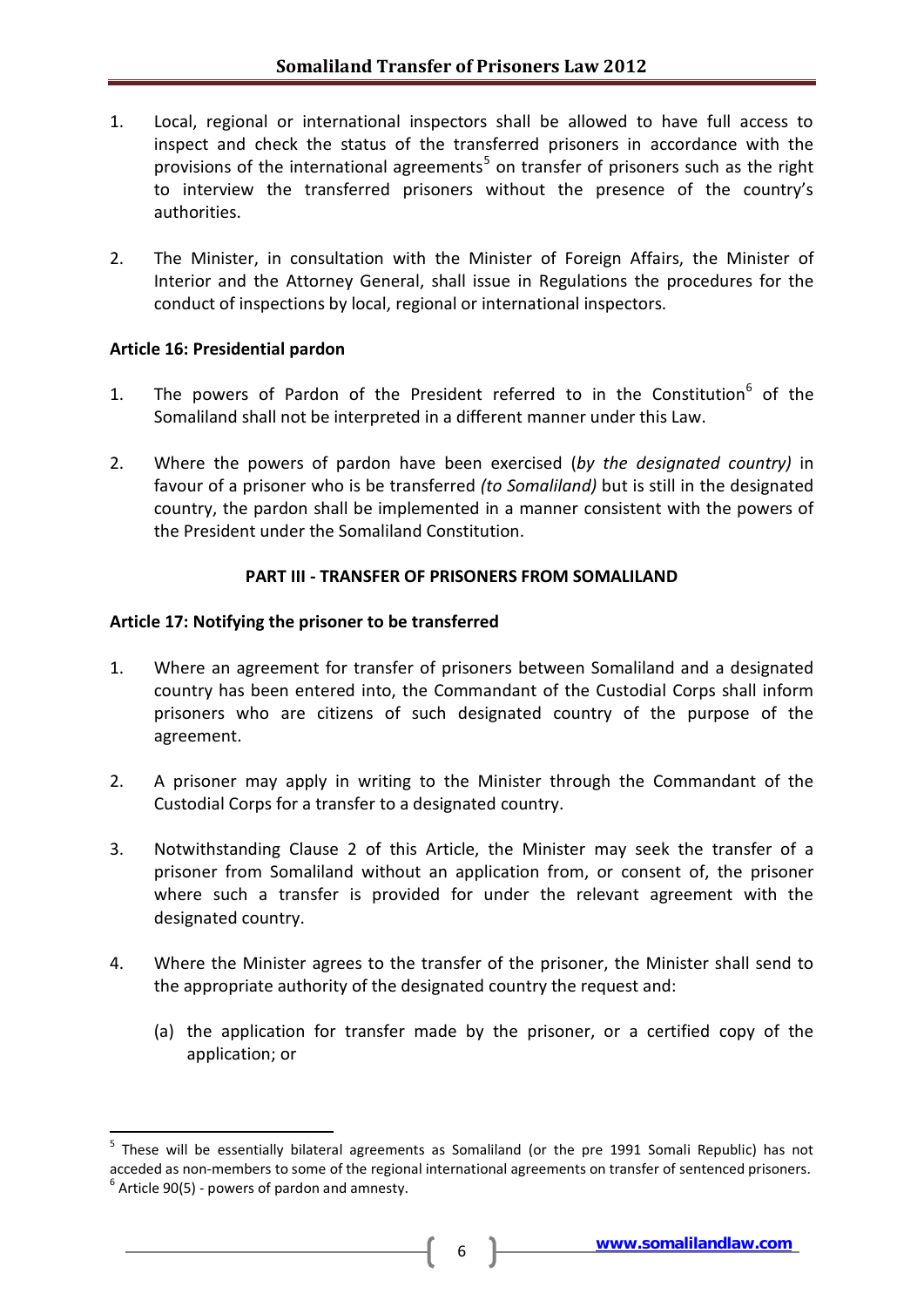- (b) the application made by the Minister for the transfer of the prisoner in accordance with Clause 3 (*of this Article*) ; and
- (c) the particulars of the kind set out in Article 4 of this Law.

# **Article 18: The transfer of the prisoner**

- 1. Where the designated country agrees to the transfer of the prisoner, the Minister shall send to the appropriate authority of that country a request for an order authorising the taking of the prisoner from the prisoner's place of detention to a place of departure in Somaliland and the prisoner's delivery at that place into the custody of the authority responsible for the prison to which the prisoner is to be transferred in the designated country.
- 2. Notwithstanding the other provisions of this Law, where a designated country has agreed to receive certain prisoners who are citizens of that country for the purpose of serving the unexpired part of their sentence in that country, the Minister may, in terms of that agreement, take steps under Article  $4^7$  $4^7$  relating to the transfer of the prisoner to that country.

# **PART IV - CUSTODY AND TRANSFER OF PRISONERS**

### **Article 19: The Status of the prisoner during transfer**

- 1. The prisoner to be transferred to or from Somaliland shall be deemed to be someone in custody and his escorting person shall be deemed to be the officer responsible for guarding the prisoner.
- 2. Where a prisoner referred to in the preceding Clause ( *1 of this Article*) escapes from such lawful custody, he shall treated in the same manner as prisoner escaping from the custody that he was held under the order issued by the competent authority in Somaliland.

### **Article 20: Incompatibility of the sentence with the law of the country**

1. Notwithstanding the provisions of this Law, where the sentence imposed by the designated country upon a prisoner who is transferred to Somaliland by its nature or duration is incompatible with the laws of Somaliland, the sentence shall be adapted, with due regard to the transfer of prisoner agreement, to conform to one for a similar offence under the laws of Somaliland. Somaliland shall also have the right to receive the full particulars of the offence, the judgement, the court order and the sentence imposed on the prisoner. The prison term of the prisoner should correspond to the sentence and should not be more severe in its nature and duration. In any case, the

<span id="page-6-0"></span> $<sup>7</sup>$  The reference here appears to be to Article 4 which deals with requests for a transfer to Somaliland, but in</sup> this Article relating transfers from Somaliland to the designated country, this reference is likely to be to be Clause 4 of the preceding Article 17.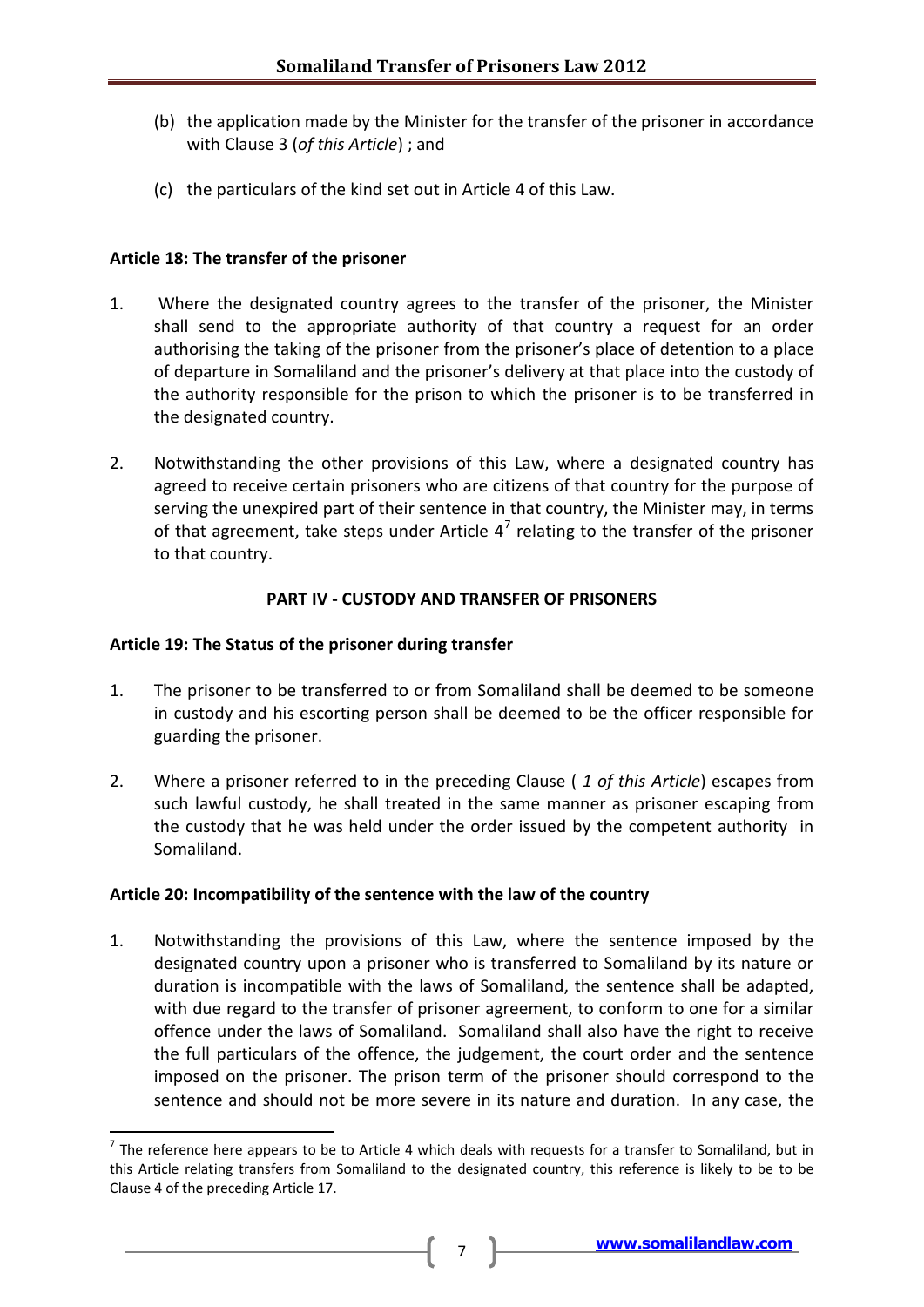punishment of the prisoner should not exceed the limits set in Somaliland for that offence and the Somaliland judiciary shall not be able to convert a prison sentence to a fine.

2. The President may extend a pardon as set out in Article 90(5) of the Constitution of the Republic of Somaliland in so far as it can practicably apply to the foreign sentence.

# **Article 21: End of the sentence**

- 1. Where a prisoner is serving a sentence in Somaliland consequent upon a transfer, and the Minister is aware that the designated country from which the prisoner has been transferred has exercised the power of pardon or any other power which reduces the sentence or renders the sentence no longer enforceable, and these steps have been taken immediately before the prisoner was transferred to Somaliland or the sentence has completed, the Minister shall, on the advice of the Attorney General, order that, because of the sentence, the prisoner shall no longer be held in custody.
- 2. Where a prisoner transferred from Somaliland is serving, in accordance with this Law, a sentence in a designated country and the power of pardon or reduction of sentences which renders the sentence no longer enforceable in Somaliland has been exercised or where the sentence has been completed, the Minister shall inform the designated country to which the prisoner was transferred that, because of the sentence, the prisoner can no longer be held in custody.

# **Article 22: Cost of the Prison Transfer**

- 1. The cost of the transfer of a prisoner under this Law shall be borne by Somaliland and the designated country as agreed between them.
- 2. Where a prisoner who is a Somaliland partial is transferred to Somaliland, the cost of transfer shall be borne by the prisoner or his agent and the Minister may require a surety as an undertaking to pay back the cost to the Government.
- 3. Where a prisoner who is not a Somaliland citizen is transferred to Somaliland, the cost of the transfer and those of keeping the prisoner shall be borne by the transferring *(designated)* country.
- 4. Any cost referred to in Clause 2 (*of this Article*) shall be regarded as civil debt owed to the Government.
- 5. The provisions of Clauses 2 and 3 shall not apply where it appears to the Minister that it would not be just and fair for the Minister to exercise the power conferred by those Clauses because of the following reasons:
	- (a) The existence of exceptional circumstances of the case.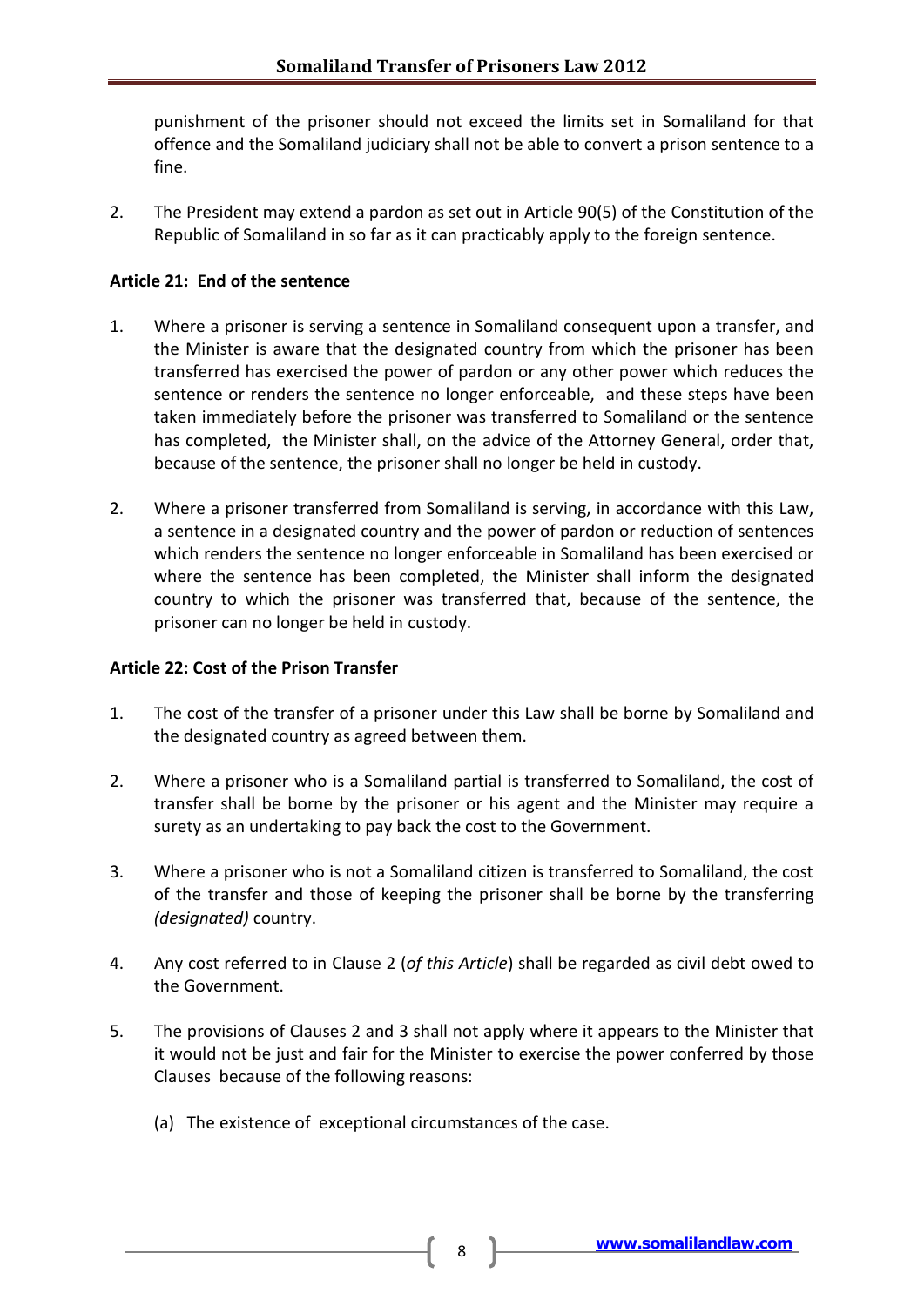- (b) The means of the prisoner are insufficient to meet the required cost, and considering the prisoner or any other person who is his agent, the recovery of the cost is impracticable.
- (c) The designated country has agreed with a third country to transfer a prisoner into or out of its country pursuant to an agreed arrangement relating to the transfer of prisoners.
- 6. Where a prisoner is transferred from Somaliland, the cost shall, in the same way, be borne by the designated country.

### **Article 23: Transit of prisoner**

- 1. A country seeking permission for a prisoner and an escorting guard to land and transit in Somaliland during the course of the transfer shall apply to the Minister for permission to land and transit in Somaliland.
- 2. The Minister may refuse to issue a permit for transit where:
	- (a) the person sought to be transferred is a citizen of Somaliland; and also<sup>[8](#page-8-0)</sup>
	- (b) the offence for which the sentence was imposed is not an offence under the laws of Somaliland; or
	- (c) the person being transferred is wanted in Somaliland in respect of any offence against the laws of Somaliland.
- 3. A permit issued under Clause 1 of this Article shall authorise the holding of a prisoner in custody in Somaliland for such time as is reasonably necessary to facilitate the transfer between the requesting country and the country of destination.
- 4. A prisoner who is being held temporarily pursuant to a permit issued under Clause 1 of this Article shall not, while in Somaliland, be detained or otherwise held in respect of an offence committed or sentence imposed in Somaliland prior to his transfer.

### **Article 24: Regulations**

- 1. The Minister shall have the power to make regulations for the better implementation of this Law.
- 2. Regulations made under this Law may provide for:
	- (a) the form and manner in which a prisoner may apply to be transferred to or from Somaliland;

<span id="page-8-0"></span> $8$  This is likely to "or", rather than "and also" as this condition stands on its own would necessitate a refusal of a permit. If that is not the case, Article 35(2) of the Constitution which forbids any extradition of a Somaliland citizen may be invoked by any citizen who is in the country even for a brief period.